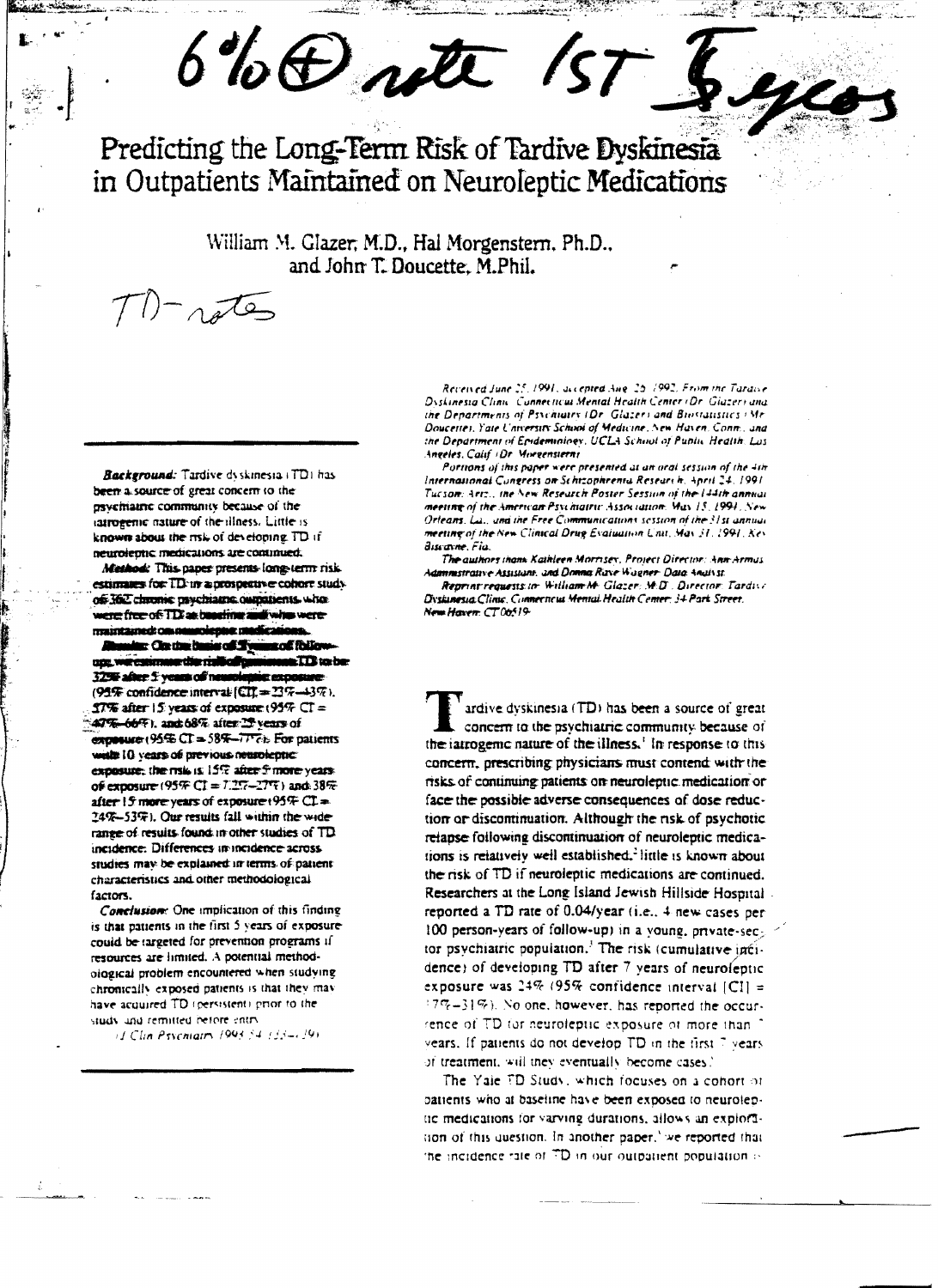greatest during the first 5 years of exposure and decreases greatest during the first 5 years of exposure and decreases<br>steadily over the next 20 years. In this paper, we use<br>those results to estimate the long-term risks of TD during<br>the projected course of treatment. We also compa those results to estimate the long-term risks of TD during the projected course of treatment. We also compare our results with those of other TO incidence studies.

# DESIGN AND METHOD

The major outcome variable in this ongoing prospective cohort study is the new occurrence (incidence) of TO. which is diagnosed at semiannual examinations. Nearly 400 subjects at risk for TO were enrolled in the study and have been followed since the fall of 1985.

#### Subjects and Data Collection

The source population is the outpatient clinic of the Connecticut Mental Health Center (CMHC). which. at the time of the initiation of the study, served a population of about 450.000 people in the Greater New Haven area and provided treatment for about 1300 patients using various modalities. Most of the patients followed in this study received maintenance neuroleptic medications that were prescribed on a refillable basis over a 3- to 6-month period. then reassessed.

To be eligible for participation in the study. an individual had to meet all three of the following criteria: (I) actively enrolled as an outpatient at CMHC any time between July 1. 1985. and June 30, 1987: (2) currently maintained on neuroleptic medication as evidenced by the presence of at least one 3-month prescription in the pharmacy: and (3) free of persistent TO at intake with no history of persistent TD movements, i.e., at risk for having a first episode of persistent TO.

Data for Ihis study came from three sources: baseline interviews of 60 to 80 minutes with all SUbjects: medical records: and regularly scheduled follow-up visits every 6 months, starting on the day of the baseline interview. Baseline data include a wide variety of demographic. medical. psychosocial, and behavioral variables collected from patient interviews and medical records. Medical records are used as an additional source of information on past use of all psychiatric medications and other clinical variables. Follow-up data collected by a research assistant at each visit consist of scores from two applications of the Abnormal Involuntary Movement Scale (AIMS)<sup>3</sup> examination (at the beginning and end of the visit) and patientreported type and dosage of all current medications. which are confirmed with medical records.

Our definition of TO. derived from our previous research, $5-4$  is based on a liberal modification of the Research Diagnoses for Tardive Dyskinesia (RD-TD).<sup>9</sup> To be diagnosed with probable TO at a given visit. a patient must have a total AIMS score of 3 or more on each AIMS examination and at least one anatomical score of 2 (mild) or more on each examination. A *new persistent* 

*case of TD* is defined as any patient, who, after a negative baseline evaluation. meets the above criteria for two consecutive visits. Thus, on the second visit, if these criteria are met, the patient is diagnosed with-persistent TD, dropped from the incidence study, and followed in the Yale TO Clinic. For purposes of analysis. the first visit during which probable TD was noted is treated as the time of occurrence. To ensure reliability of ratings, weekly interrater meetings were held for a year: since then. monthly sessions have been held on an ongoing basis. In these sessions. ratings of patients are completed independently. then discussed. The intraclass correlation coefficients<sup>10</sup> for agreement on total AIMS scores in groups of two to four raters are above 0.80.

Neuroleptic exposure history was determined at the time of the baseline interview by patient self-reports and chart review. including records sent from other facilities. In questioning patients about their use of neuroleptics. the interviewer would mention the brand name of a neuroleptic medication and show the actual tablets or capsules in their different dosages. For each positive response. patients were asked to identify the dosage and time period during which they had taken that medication. Another reviewer would examine the patient's medical chan and record medications and dosages prescribed by CMHC physicians and summarized for other institutions. If the reviewer learned from the patient or from the chart review that there were undocumented neuroleptic treatment episodes. this fact was recorded. To measure the total duration of neuroleptic use. we relied on chart information exclusively if there were no missing periods of exposure. When there were missing periods. we supplemented chan information with patient repons that coincided with the missing periods. We also checked patients' self-reports against medical records for periods of overlap and found very good agreement.

### Statistical Methods

By combining data from patients with different durations of neuroleptic exposure at baseline, we can estimate the *risk* of (i.e., the probability of developing) TD for exposure periods that greatly exceed the observed duration of follow-up (about 5 years). Thus. for example. if the baseline histories of previous neuroleptic exposure for patients with no history of TO range from nearly 0 years to more than 20 years. we can estimate TD risks for periods as long as  $20 + 5 = 25$  years of neuroleptic treatment. The major assumption required for these long-term risk estimates is that the TD incidence *rale* (i.e., new cases per person-year of follow-up experience at risk) for a given duration of previous neuroleptic exposure remains approXimately constant over (calendar) time in the source population of neuroleptic users.

We used the "density method" of risk estimation in which average incidence rates (incidence densities) are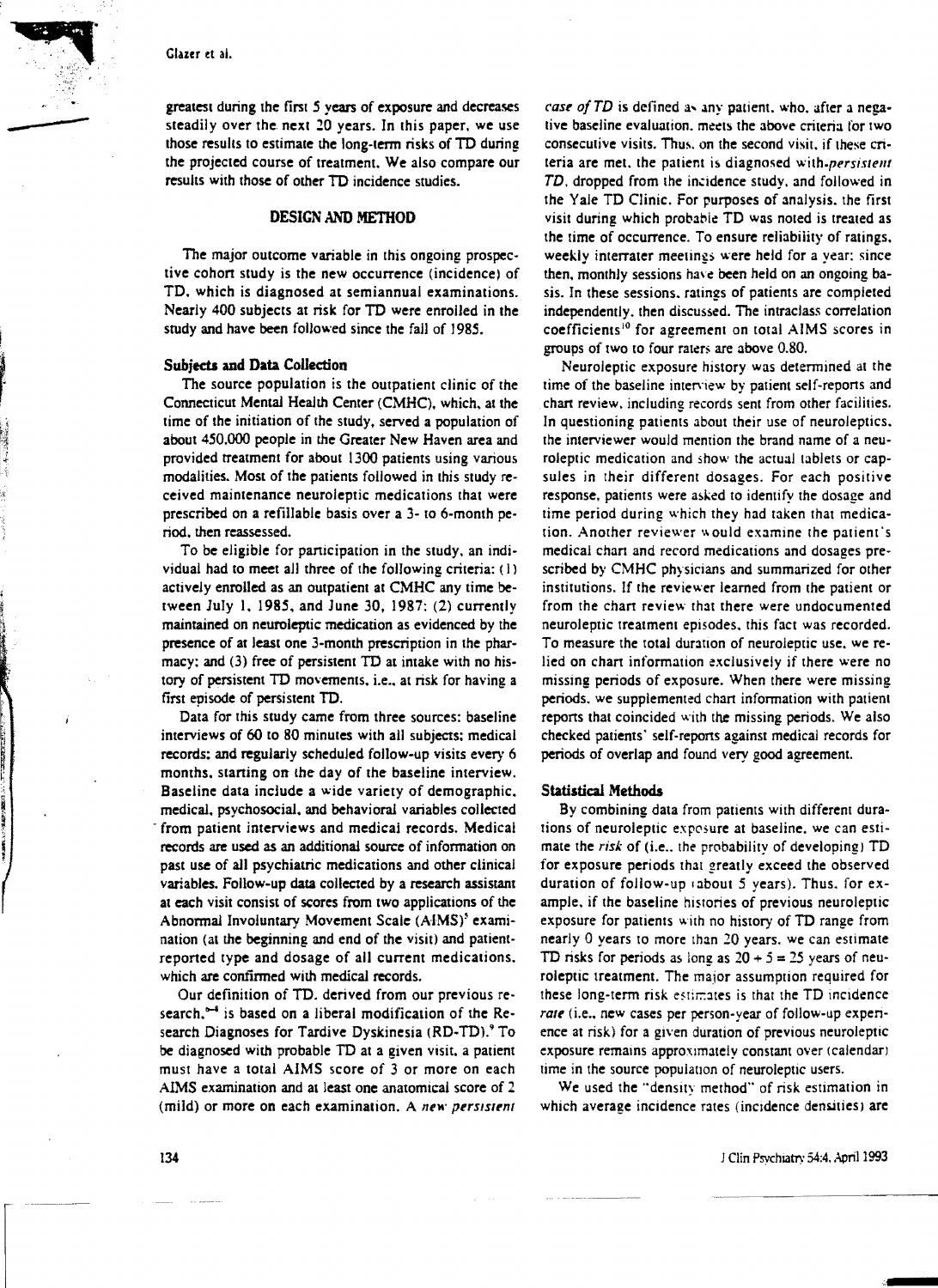|  |  |                                                                          |  | 'able 1. Estimated Risk of TD (and 95% Confidence Intervals),* by Net Years of Previous Neuroleptic Use (Without TD) and |  |  |
|--|--|--------------------------------------------------------------------------|--|--------------------------------------------------------------------------------------------------------------------------|--|--|
|  |  | dditional Years on Neuroleptics: Results of the Yale TD Study, 1985–1990 |  |                                                                                                                          |  |  |

|                                      | Additional Years on Neuroleptics |                         |                         |                         |                         |  |  |  |  |  |
|--------------------------------------|----------------------------------|-------------------------|-------------------------|-------------------------|-------------------------|--|--|--|--|--|
| Years of Previous<br>Neuroleptic Use |                                  | 10                      | 15                      | 20                      | 25                      |  |  |  |  |  |
| $\mathbf 0$                          | 0.318<br>(0.225, 0.429)          | 0.494<br>(0.396, 0.592) | 0.567<br>(0.468, 0.662) | 0.647<br>(0.546, 0.736) | 0.684<br>(0.579, 0.774) |  |  |  |  |  |
| 5                                    | 0.258<br>(0.177, 0.360)          | 0.366<br>(0.266, 0.478) | 0.482<br>(0.369, 0.598) | 0.537<br>(0.411, 0.658) |                         |  |  |  |  |  |
| 10                                   | 0.145<br>(0.072, 0.270)          | 0.302<br>(0.189, 0.445) | 0.376<br>(0.241, 0.533) |                         |                         |  |  |  |  |  |
| 15                                   | 0.184<br>(0.092, 0.333)          | 0.270<br>(0.145, 0.446) |                         |                         |                         |  |  |  |  |  |
| 20                                   | 0.106<br>(0.030, 0.315)          |                         |                         |                         |                         |  |  |  |  |  |

modification of Rothman's method.<sup>12</sup>

first computed for 5-year intervals of previous neuroleptic exposure at baseline.<sup>11</sup> For example, an at-risk patient with 3 years of previous neuroleptic exposure at baseline could contribute as much as 2 person-years of follow-up to the first exposure interval (0 to 5 years) and about 3 more person-years to the second exposure interval (5 to 10 years). These rate estimates (expressed per year) are converted to 5-year risk estimates (cumulative incidences) and combined across exposure intervals. To as-

'ss the expected change in risk during the full course of .curoleptic treatment, the method was repeated for patients with 0, 5, 10, 15, and 20 years of previous neuroleptic exposure during which they had remained free of TD. Ninety-five percent confidence intervals were computed for all risk estimates, using a modification of Rothman's method for life-table analysis.<sup>12</sup>

# **RESULTS**

A total of 398 eligible patients were enrolled in the study between July 1, 1985, and December 31, 1986. As of July 1, 1990, a total of 2612 examinations had been performed. Of the 398 patients examined at baseline, 362 were reexamined at least once; thus, the maximum sample size for analyses of TD incidence is 362. The mean baseline age of the total cohort was 42 years (range,  $19-73$ ); 53% were women and 25% were nonwhite (23% Afro-American). Eighty-two percent of the sample was single, separated, divorced, or widowed, Thirty-four percent had received less than 12 years of education, 39% had 12 years, and 27% had more than 12 years. Seventy percent of the sample was unemployed at baseline.

At the baseline interview, the mean duration of previis neuroleptic use was 8 years (range, 3 months-33 , zars); the distribution of this variable was 18% with less than 2 years of exposure,  $17\%$  with 2 to 4 years, 25% with 4 to 8 years, 15% with 8 to 12 years, and 25%

with more than 10 years. The mean age at first neuroleptic exposure was 29 years (range, 4-72). The mean age of first outpatient treatment was 24 years (range, 1-72), and the mean age at first hospitalization was 26 years (range, 8-65). Seven percent of the sample had never been hospitalized, 53% had been hospitalized fewer than five times, and 40% had been hospitalized five or more times. All 398 patients were categorized into five mutually exclusive Research Diagnostic Criteria diagnostic groups, called "primary diagnosis." Equal weight was given to definite and probable diagnoses and to present, past, and lifetime designations. The five categories and number of subjects in each group were 167 (42%) schizophrenia; 67 (17%) schizoaffective disorder; 60 (15%) affective disorders (i.e., bipolar and major depressive disorder); 40 (10%) "mixed" diagnoses (i.e., combinations of the first three categories); and  $64$  (16%) other diagnoses (i.e., minor depressive disorder, alcoholism, drug use disorder, other psychotic disorder, and schizotypal features). In addition, 90  $(23\%)$  subjects in the total cohort were diagnosed with alcohol- or drugabuse disorders—42 (25%) of the schizophrenics, 22 (33%) of the schizoaffectives, 8 (13%) of the affectives,  $10(25\%)$  of the mixed diagnoses, and 8 (13%) of the others diagnoses.

#### Risk of TD

There were 62 new persistent cases of TD detected during 1167 person-years of follow-up, giving an average incidence rate of 0.053/year and a 5-year risk (cumulative incidence) of about 20%. Table 1 shows the estimated risk of TD by net years of previous neuroleptic exposure (without TD) and additional years of neuroleptic use. Thus, the table gives TD risk estimates for various intervals (5 to 25 years) (columns) for patients who have remained free of TD and have been maintained on neuroleptics for  $0, 5, 10, 15$ . and 20 years (rows). For example, the estimate of  $0.318$  or  $31.8\%$  in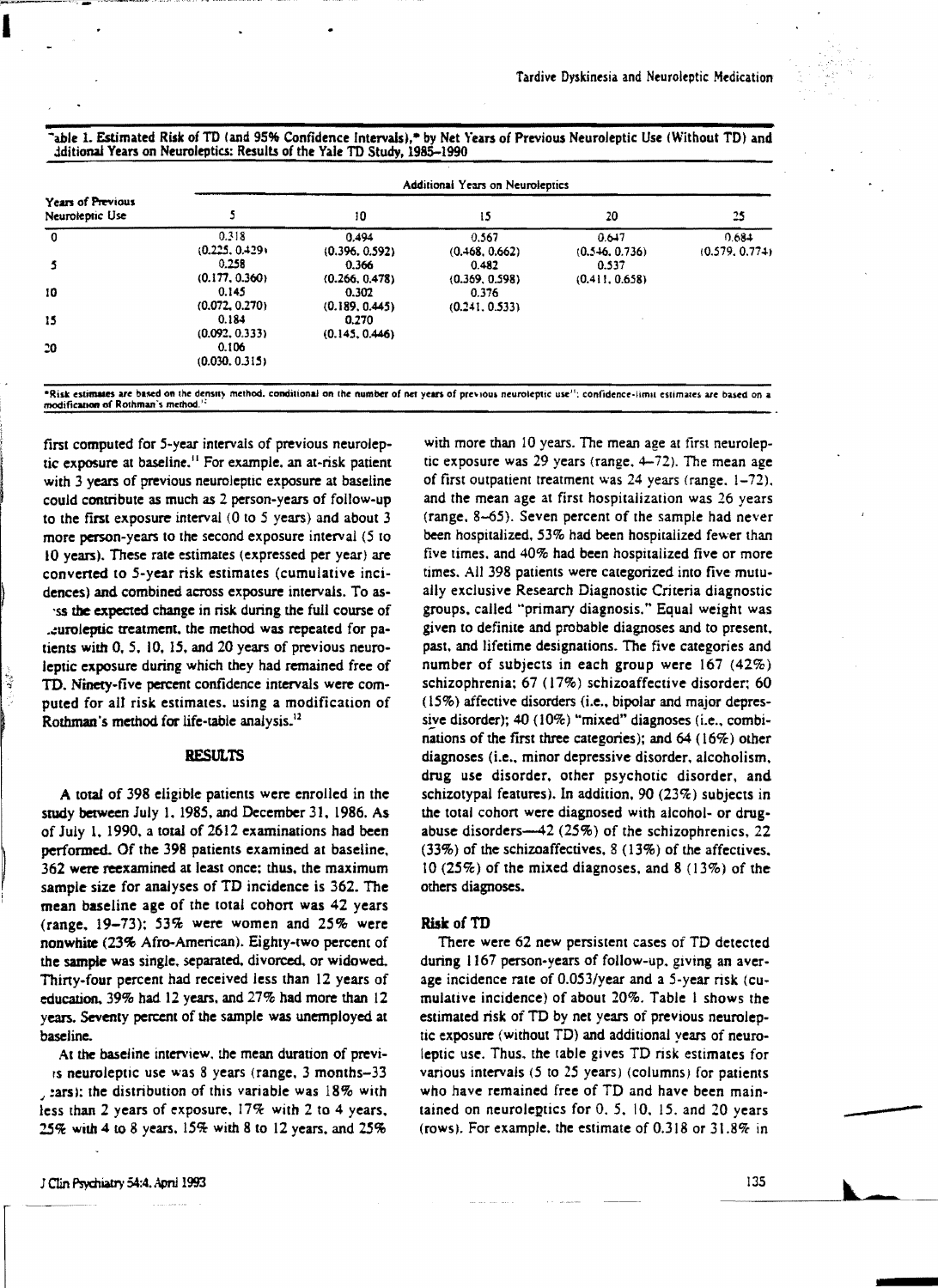|       |  |  |  | Table 2. Estimated Risk of Persistent TD (and 95% Confidence Intervals),* by Net Years of Previous Neuroleptic Use at Baseline |  |
|-------|--|--|--|--------------------------------------------------------------------------------------------------------------------------------|--|
|       |  |  |  | and Additional Years on Neuroleptics, Excluding 22 Patients With Probable TD at Baseline: Results of the Yale TD Study, 1985–  |  |
| 1990† |  |  |  |                                                                                                                                |  |

| Years of Previous | Additional Years on Neuroleptics          |                         |                         |                         |                         |  |  |  |  |
|-------------------|-------------------------------------------|-------------------------|-------------------------|-------------------------|-------------------------|--|--|--|--|
| Neuroleptic Use   |                                           | 10                      | 15                      | 20                      | 25                      |  |  |  |  |
| 0                 | 0.327<br>(0.229, 0.442)                   | 0.458<br>(0.356, 0.563) | 0.538<br>(0.433, 0.639) | 0.602<br>(0.495, 0.700) | 0.647<br>(0.532, 0.747) |  |  |  |  |
|                   | 0.194<br>(0.121, 0.295)                   | 0.313                   | 0.409                   | 0.476<br>(0.343, 0.612) |                         |  |  |  |  |
| 10                | 0.147                                     | (0.215, 0.431)<br>0.267 | (0.295, 0.534)<br>0.350 |                         |                         |  |  |  |  |
| 15                | (0.073, 0.274)<br>0.140                   | (0.159, 0.411)<br>0.237 | (0.214, 0.515)          |                         |                         |  |  |  |  |
| 20                | (0.061, 0.288)<br>0.113<br>(0.032, 0.333) | (0.115, 0.426)          |                         |                         |                         |  |  |  |  |

modification of Rothman's method.<sup>1</sup>  $+$ Number at risk = 340; number of new cases observed = 52.

the upper left-hand cell is the risk of developing TD within the first 5 years of exposure to neuroleptics. Moving horizontally in that row, we see that the 10-year risk of TD after first exposure is 49.4%; the 95% CI is 0.396. 0.592, which means we are 95% confident that this interval covers the true risk during that exposure period. The second row of the table pertains to patients who have already had 5 years of neuroleptic exposure. The risk of TD developing in these patients over the next 5 vears is  $25.8\%$  (95% CI = 17.7%-36.0%). Note that the 5-year risk of TD is less for patients with 5 years of previous TD-free exposure than for new neuroleptic users. Returning to the first row, we see that for new neuroleptic users the risk of developing TD after 25 years of continuous exposure is 68.4% (95% CI = 57.9%-77.4%).

Although we attempted to exclude subjects with a history of persistent TD at baseline, it is possible that some subjects had a transient form of TD that reappeared early in the follow-up period. To address this possibility, we redid selected analyses as displayed in Table 2, excluding those 22 subjects who met the AIMS criteria for probable TD at baseline, but who did not meet these criteria at the second visit and, therefore, were still at risk for developing persistent TD. Since 10 of these subjects became cases, their exclusion reduced the 25-year risk of TD after first exposure from 0.684 (Table 1) to 0.647 (Table 2). Visual inspection of the two tables finds little difference in estimated risks by the various exposure durations.

# Comparison With Other Studies

We are aware of six prospective studies of TD incidence<sup>3,13-17</sup> in addition to our own.<sup>4</sup> For the purposes of comparison, we have selected the Kane et al.<sup>3</sup> report from 1982 rather than 1986<sup>18</sup> because the former paper included only those patients at risk, while the latter included in the analysis patients who had been identified

as having TD at baseline (prevalent cases). A comparison of patient characteristics across studies reveals several differences (see Table 3). Relative to the study by Kane et al.,<sup>3</sup> the populations of other studies were older (mean age > 40 years) and exposed to neuroleptic medication for a longer duration. The populations of Yassa and Nair<sup>13</sup> and Waddington et al.<sup>17</sup> were exposed to neuroleptics the longest-almost twice the duration of the others and 20 times that of Kane et al.<sup>3</sup> In all but the study of Waddington et al.,<sup>17</sup> the patients were ambulatory and the majority were schizophrenic or schizoaffective. Chouinard and colleagues'<sup>14</sup> population appears to be more severely ill as evidenced by the descriptor "poor prognosis." Risk factors identified by these groups include increased age,<sup>3,4</sup> Afro-American race,<sup>4</sup> affective diagnosis,<sup>3</sup> family psychiatric history, $17$ extrapyramidal symptoms,<sup>3,14</sup> poor schizophrenic prognosis,<sup>14</sup> deteriorating cognitive status,<sup>16</sup> neuroleptic treatment duration,<sup>4,14</sup> and dosage.<sup>17</sup>

The studies by Kane et al.<sup>3</sup> and Morgenstern and Glazer<sup>4</sup> are the most extensive in that they followed more patients with periodic examinations over an extended duration of follow-up time (Table 4). All studies except Gibson's<sup>16</sup> used the AIMS to diagnose TD. To compare the new occurrence of TD across studies (Table 4), we calculated average yearly incidence rates from reported results, and we estimated the 5-year risk of TD, assuming that the rate remained constant during the exposure period.<sup>11</sup> We found a range in 5-year risk from 17.5%<sup>3</sup> to 42.1%<sup>17</sup>; the 5-year risk in our study was 19.8%.<sup>4</sup> (Note: This latter estimate was obtained for the observed follow-up period of 5.2 years.)

# **DISCUSSION**

In this paper we report the estimated long-term risk of patients' developing TD as a function of previous neuro-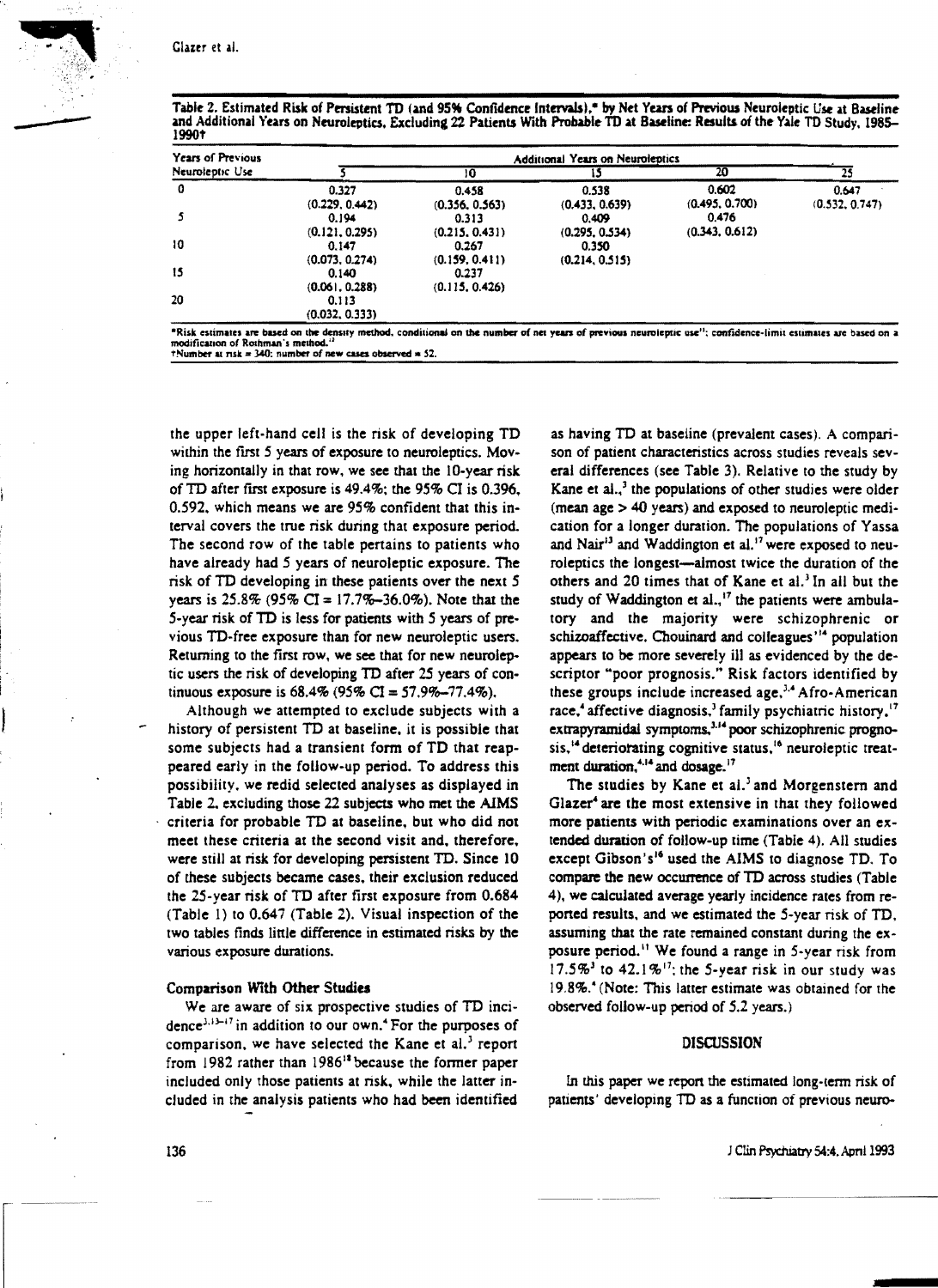| Study                                  | Mean<br>Age <sup>+</sup><br>(y) | q,<br>Maie | Mean<br>Neuroleptic<br>$Exposure'$ (y) | Neuroleptic<br>Dose'<br>(CPZE)                                         | Psychiatric<br><b>Diagnosis</b>                                                       | Risk<br>Factor                                                                                                                                   |
|----------------------------------------|---------------------------------|------------|----------------------------------------|------------------------------------------------------------------------|---------------------------------------------------------------------------------------|--------------------------------------------------------------------------------------------------------------------------------------------------|
| Gibson <sup>16</sup>                   | 50                              | 29         | 10                                     | Fluphenazine decanoate<br>25 mg q 3 wk<br>Flupenthixol<br>40 mg q 3 wk | <b>NR</b>                                                                             | Older (not quantified)                                                                                                                           |
| Kane et al <sup>3</sup>                | 28                              | 46         | 1.6 <sub>2</sub>                       | NR.                                                                    | 52% schizophrenic<br>11% schizoaffective<br>21% affective                             | Older<br>Affective diagnosis<br>History of ECT<br>Longer psychiatric history<br>Longer exposure to<br>neuroleptic and<br>antiparkinsonian agents |
| Yassa and Nair <sup>13</sup>           | 50                              | 51         | 19.5                                   | Mean > 1000                                                            | 65% schizophrenic<br>12% bipoiar<br>9% mentally retarded<br>5% organic brain syndrome | None                                                                                                                                             |
| Chouinard et al"                       | 40                              | 47         | 9.5                                    | Median = $300$                                                         | 72% poor prognosis<br>schizophrenic<br>24% brain damage                               | Parkinsonian side<br>effects<br>Poor prognosis<br>$Rx$ duration $>$ 5 y                                                                          |
| Gardos et al <sup>15</sup>             | 45                              | 48         | <b>NR</b>                              | $Mean = 559$                                                           | <b>NR</b>                                                                             | High neuroleptic dose at<br>baseline                                                                                                             |
| Waddington<br>et al'                   | 56                              | 58         | 16                                     | $Mean = 988$                                                           | <b>NR</b>                                                                             | Decreased cognitive<br>function<br>Positive family<br>psychiatric history<br>Increase in daily<br>dosage of neuroleptics                         |
| Morgenstern and<br>Glazer <sup>*</sup> | 42                              | 47         | 8                                      | Mean $= 311$                                                           | 41% schizophrenic<br>16% schizoaffective<br>15% affective<br>26% other                | Older<br>Neuroleptic exposure<br>duration and dose<br>Afro-American                                                                              |

\*Abbreviations: CPZE = chlorpromazine equivalent milligrams per day, Rx = treatment, NR = not reported. 'At baseline.

Table 4. Comparison of TD Incidence Studies: Study Methods and Results

| Study                                  | No. At<br><b>Risk</b> | Follow-Up<br>Time (y) | Frequency<br>of Exams | Method of<br><b>TD Diagnosis</b>      | Average<br>Rate $(\prime \gamma)^*$ | 5-Year<br>$Risk(%)^b$ |
|----------------------------------------|-----------------------|-----------------------|-----------------------|---------------------------------------|-------------------------------------|-----------------------|
| Gibson <sup>16</sup>                   | 343                   |                       | l/y                   | Author's exam<br>mild-moderate-severe | $\geq 0.0559^{\circ}$               | $\geq 24.4^c$         |
| Kane et al'                            | 554                   |                       | 4/y                   | RD-TD<br>(all types)                  | 0.0392                              | 17.8                  |
| Yassa and Nair <sup>13</sup>           | 108                   | $\mathbf{z}$          | 3/у                   | 2 consecutive<br>"mild" on AIMS       | 0.0385                              | 17.5                  |
| Chouinard et al. <sup>14</sup>         | 131                   | 5                     | 2 exams               | RD-TD<br>"probable"                   | 0.0865                              | 35.1                  |
| Gardos et al <sup>13</sup>             | 15                    | 7                     | 2 exams               | RD-TD<br>"probable"                   | 0.0666                              | 28.3                  |
| Waddington et al' <sup>7</sup>         | 38                    | 5                     | $2$ exams             | Global "mild"                         | 0.1093                              | 42.1                  |
| Morgenstern and<br>Glazer <sup>*</sup> | 362                   | 5                     | 2/y                   | <b>Modified RD-TD</b><br>"persistent" | 0.0531                              | 19.8                  |

"Computed from the published results of each study, assuming that the rate remains constant during the follow-up period. The risk of getting TD after 5 years of continuous neuroleptic exposure. These estimates were compute

stant during the entire period of exposure.<br>Tate and risk estimates are lower limits in this study, since we had to assume that all prevalent cases at baseline were counted as cases again at follow-up examina-<br>To the exten

leptic treatment. The results are disconcerting: About vo out of every three patients maintained on neuroleptic treatment can be expected to develop persistent TD within 25 years of continued exposure. Furthermore, the risk of TD is not uniform over the course of treatment; it

is substantially greater in the first 5 years of exposure (see Table 1 and reference 4). One implication of this finding is that patients in the first 5 years of exposure could be targeted for prevention programs if resources are limited. For example, if an institution decides to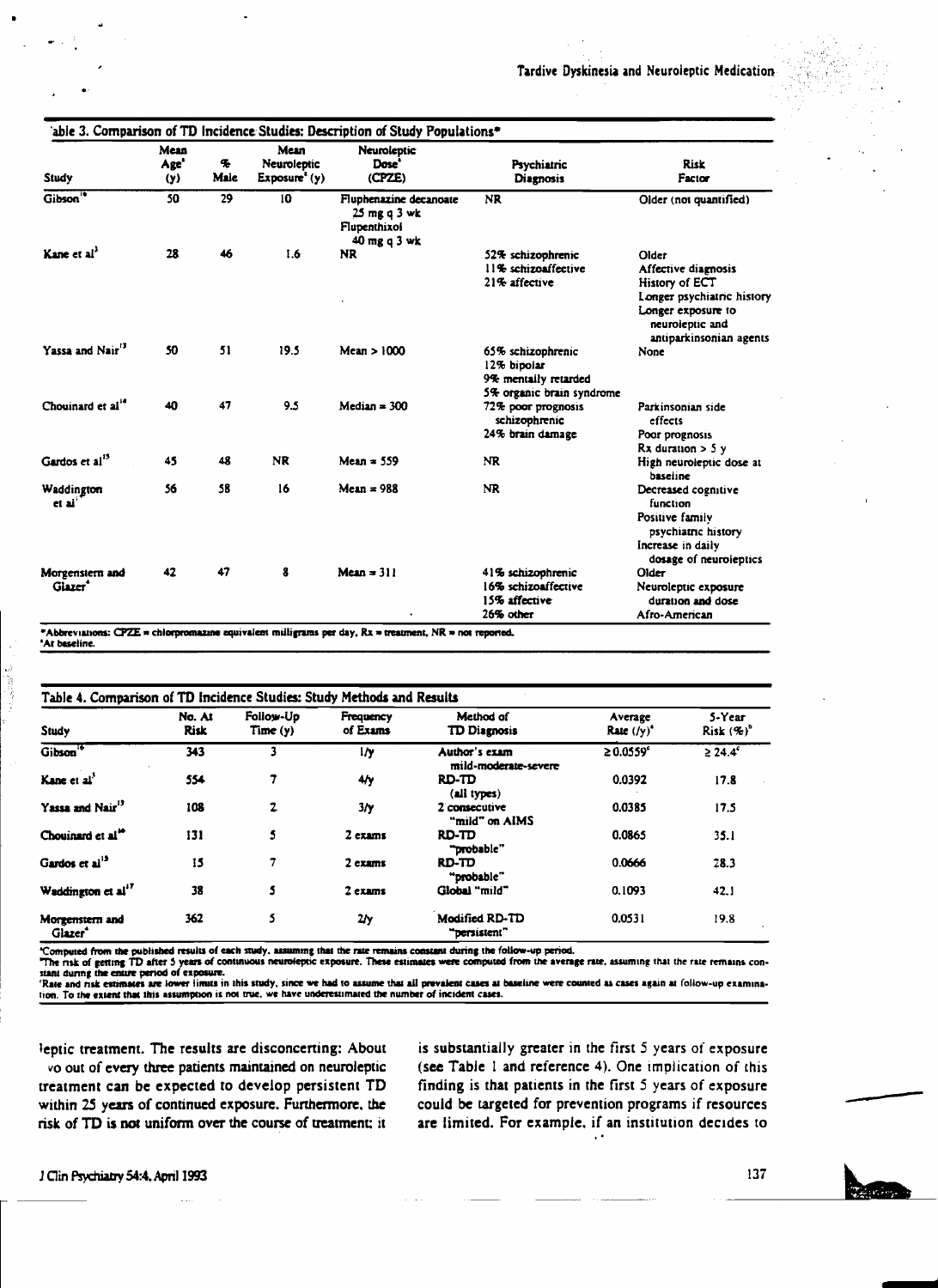commit personnel for quality assurance screening of patients at risk for TD but is unable to involve all patients because of high volume. one could justify a focus on the subgroup of "early exposed" patients.

The reader may question the appropriateness of studying TD incidence in patients chronically exposed to neuroleptic medications as opposed to patients who have just staned neuroleptic treatment. The method employed in this paper has generated results that could not otherwise be obtained without 25 years of follow-up of a newly exposed sample. Because our subjects were initially free of dyskinetic movements and had no history of persistent dyskinesia. they were still *at risk* of developing TO. It is therefore appropriate and. we believe. informative to study the occurrence of TO in this population. Indeed. there is considerable variability in the distribution of previous neuroleptic use at baseline. ranging from 3 months to 33 years. Thus. we were able to compare the TO rate for different periods of neuroleptic treatment.<sup>4</sup>

On the other hand. a potential methodological problem encountered when studying chronically exposed patients is that they may have acquired TO (persistent) prior to the study and remitted before entry; thus. some subjects may not have been at risk for having a first episode of persistent TO. The patients in this study were selected from a source population that had an active TO clinic in operation for 5 years prior to entry. In a prevalence study reported eisewhere<sup>19</sup> we found that 80% of the identified cases had been previously diagnosed with TO by the psychiatrists working in that TO clinic. Therefore. it is likely that this TO clinic had diagnosed most of the cases that were in the source population. and in so doing, prevented them from entering the incidence study.

We also addressed the concern about intermittent cases by excluding from the analyses those 22 subjects with probable TD at baseline. The results shown in Table 2 indicate that eliminating such patients who are most likely to be intermittent cases does not aiter the risk estimates appreciably.

Our risk estimates are not standardized for other TO risk factors because there are too few TO cases to stratify on such TO predictors as age. race. and neuroleptic dose when applying our extended method of risk estimation. Nevertheless, in our other paper,<sup>\*</sup> we found that the effect of previous neuroleptic exposure did not diminish when adjusting for other TO risk factors. It is also important to point out that our risk estimates are based on a retrospectively obtained history of neuroleptic exposure at baseline. Since we relied heavily on data from the patients' medical records, it is likely that we underestimated exposure duration in some patients because these records would not necessarily contain information from treatments in other facilities. Although it is

difficult to predict how such a misclassification would distort our results, the most likely effect would be to reduce slightly the inverse association between years of previous neuroleptic use and TO. This bias. however. is not likely to have distorted appreciably the long-term risk estimates reported here.

As noted in the Statistical Methods section. the validity of long-term risk estimates obtained by combining information across S-year intervals of neuroleptic exposure depends on the approximate uniformity of interval-specific rates over time (calendar). Although this condition is assumed in most life-table analyses. it may not be correct in our study if treatment practices change. Thus. for example. if patients in the future are treated at lower doses<sup>4</sup> or with safer drugs, our estimates of TD risk may exaggerate the actual TO risks experienced by patients.

We estimated that more than 50% of all patients treated with neuroleptics for at least 15 years will develop persistent TD (see top row of Table 1). Yet TD prevalences of 50% or more are seldom observed in cross-sectional studies.<sup>19</sup> Nevertheless, there are several alternative, but compelling. explanations for this apparent inconsistency: (1) diagnostic criteria in cross-sectional studies are often set to classify mild cases as noncases: (2) many persistent cases of TO may eventually remit permanently or temporarily even without medication changes, as we found in a follow-up study of 192 cases diagnosed in the Yale TD Clinic<sup>20</sup>; (3) TD cases may be less likely than noncases 10 be selected for prevalence studies (i.e., selection bias); and (4) the proportion of patients in most cross-sectional studies with more than 10 years of exposure is small, possibly because patients with more exposure may be less likely than patients with less exposure to be selected for these studies. Thus. prevalence findings may indicate very little about the occurrence (risk) of TO in specific populations at risk.

Our TO risk estimates fall within the range of those reported by other investigators (Table 4). although that range is relatively wide. i.e., 5-year risks of 17.5% to 42.1 %. A comparison of these studies (Tables 3 and 4) indicates that several factors related to study methods and population characteristics might explain this variation: (I) differences in TO diagnostic criteria: (2) differences in the number of patients lost to follow-up; and (3) differences in the distribution of TO risk factors such as age. exposure duration. psychiatric diagnosis. diagnostic criteria for TO. and cognitive impairment.

Differences in TO diagnostic criteria have resulted in considerable variability in prevalence estimates<sup>21,22</sup> and prompted the development of the RD-TD criteria,<sup>9</sup> which were employed as the method of diagnosis in our study· along with five $3.13-15.17$  of the other six incidence studies reviewed here. Nevertheless. the RO-TO criteria were applied differently across these six studies: although the